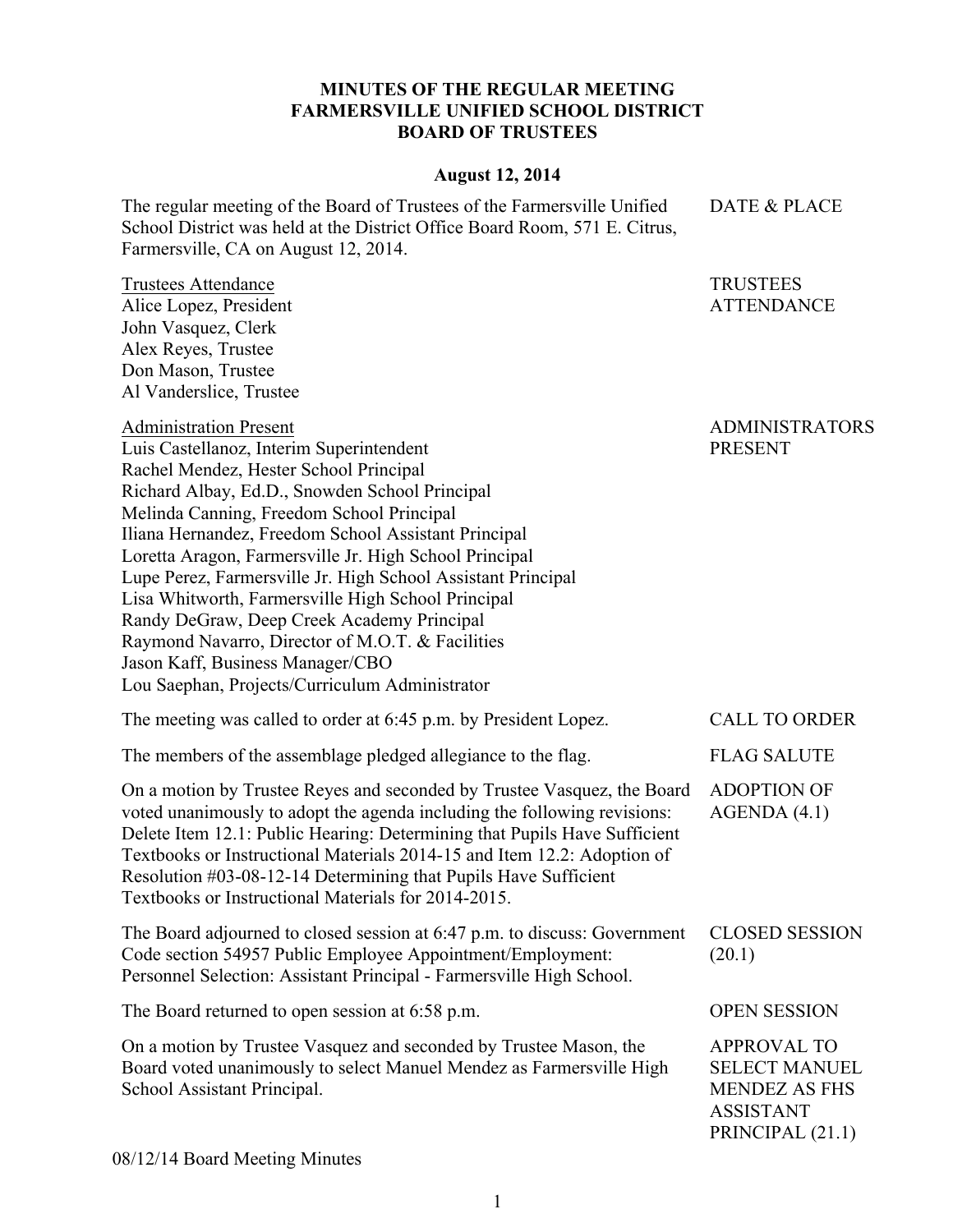On a motion by Trustee Vasquez and seconded by Trustee Mason, the Board voted unanimously to approve the regular Board meeting minutes for July 15, 2014.

On a motion by Trustee Vasquez and seconded by Trustee Mason, the Board voted unanimously to approve the special Board meeting minutes for July 7, 2014.

On a motion by Trustee Vasquez and seconded by Trustee Mason, the Board voted unanimously to approve the special Board meeting minutes for July 15, 2014.

On a motion by Trustee Vasquez and seconded by Trustee Mason, the Board voted unanimously to approve the special Board meeting minutes for July 22, 2014.

On a motion by Trustee Vasquez and seconded by Trustee Mason, the Board voted unanimously to approve the released warrants dated: July 2, 2014 in the amount of \$21,816.37 July 10, 2014 in the amount of \$1,030,289.38 July 11, 2014 in the amount of \$426,630.47 July 14, 2014 in the amount of \$157,367.50 July 15, 2014 in the amount of \$885.00

July 17, 2014 in the amount of \$151,555.41

| Board President Lopez presented Dr. Albay, Snowden School Principal,<br>with the Torch Achievement Award.                                                                                                                                           | <b>AWARDS</b> /<br><b>PRESENTATIONS</b><br>(6.1)                                         |
|-----------------------------------------------------------------------------------------------------------------------------------------------------------------------------------------------------------------------------------------------------|------------------------------------------------------------------------------------------|
| No one in the audience made any public comments.                                                                                                                                                                                                    | PUBLIC COMMENTS<br>(8.0)                                                                 |
| On a motion by Trustee Reyes and seconded by Trustee Vanderslice, the<br>Board voted unanimously to approve Interdistrict Request #IDR-01-08-12-<br>14 (Figueroa) for one year only.                                                                | <b>APPROVAL OF</b><br><b>INTERDISTRICT</b><br><b>REQUEST</b><br>#IDR-01-08-12-14 $(9.1)$ |
| On a motion by Trustee Vanderslice and seconded by Trustee Reyes and<br>carried: (Ayes: Lopez, Vasquez, Reyes, Vanderslice; Noes: Mason; Absent:<br>None), the Board approved Interdistrict Request#IDR-02-08-12-14<br>(Griffin) for one year only. | <b>APPROVAL OF</b><br><b>INTERDISTRICT</b><br><b>REQUEST</b><br>#IDR-02-08-12-14 $(9.2)$ |

On a motion by Trustee Vasquez and seconded by Trustee Reyes, the Board voted unanimously to approve the Migrant Education MOU with TCOE. APPROVAL OF MIGRANT EDUCATION MOU

APPROVAL OF REGULAR BOARD MEETING MINUTES FOR 07/15/14 (5.1)

APPROVAL OF SPECIAL BOARD MEETING MINUTES FOR 07/07/14 (5.2)

APPROVAL OF SPECIAL BOARD MEETING MINUTES FOR 07/15/14 (5.3)

APPROVAL OF SPECIAL BOARD MEETING MINUTES FOR 07/22/14 (5.4)

APPROVAL OF RELEASED WARRANTS (5.5)

WITH TCOE (12.3)

08/12/14 Board Meeting Minutes

2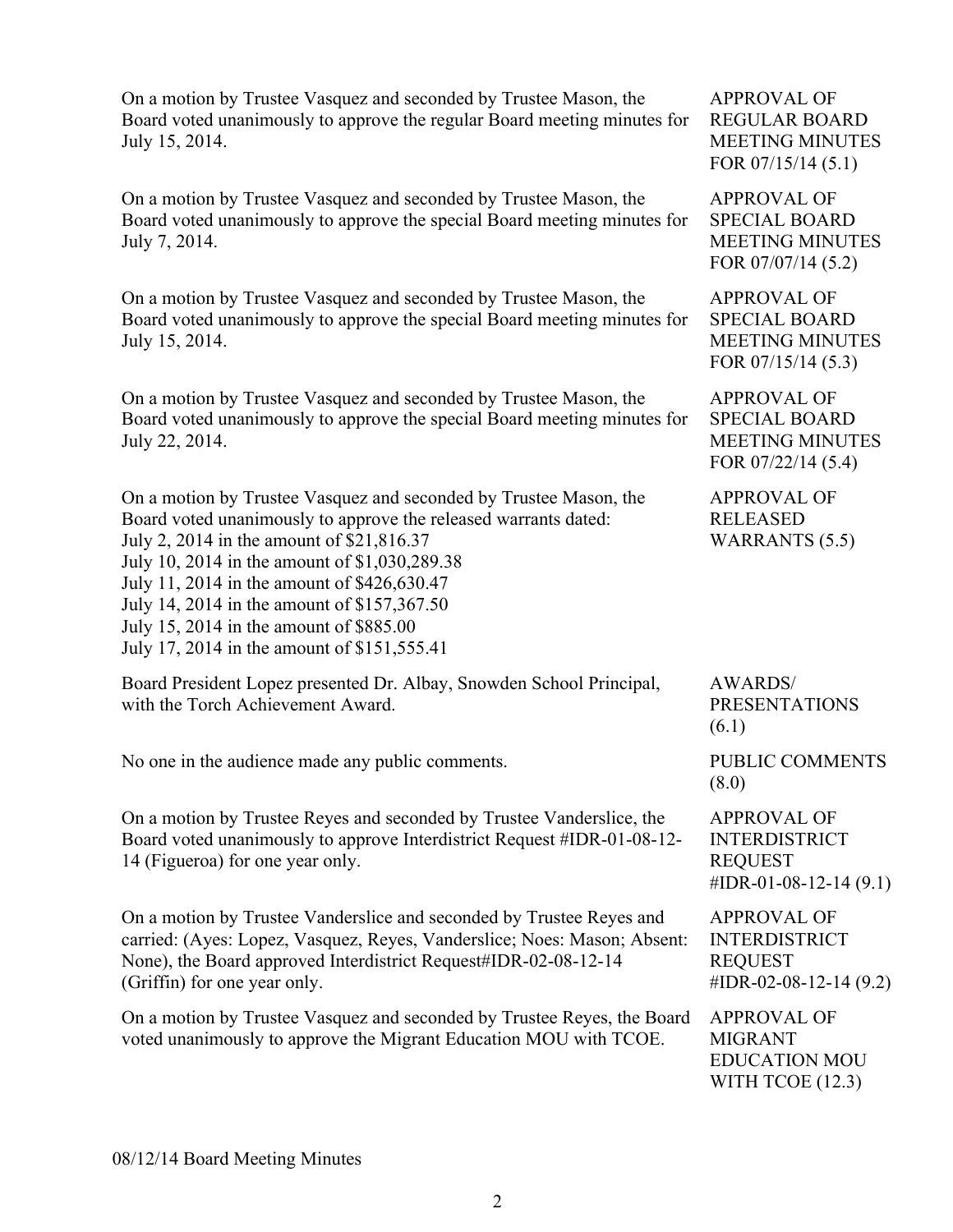| On a motion by Trustee Reyes and seconded by Trustee Vasquez, the Board<br>voted unanimously to approve the Common Core Professional<br>Development contract with TCOE.                                                          | <b>APPROVAL OF</b><br><b>COMMON CORE</b><br><b>PROFESSIONAL</b><br><b>DEVELOPMENT</b><br><b>CONTRACT WITH</b><br><b>TCOE</b> (12.4)                                            |
|----------------------------------------------------------------------------------------------------------------------------------------------------------------------------------------------------------------------------------|--------------------------------------------------------------------------------------------------------------------------------------------------------------------------------|
| On a motion by Trustee Reyes and seconded by Trustee Vasquez, the Board<br>voted unanimously to approve the SCICON contract with TCOE.                                                                                           | <b>APPROVAL OF</b><br><b>SCICON CONTRACT</b><br>WITH TCOE (12.5)                                                                                                               |
| On a motion by Trustee Mason and seconded by Trustee Reyes, the Board<br>voted unanimously to approve the Consolidated Application and Reporting<br>System (CARS).                                                               | <b>APPROVAL OF CARS</b><br>(12.6)                                                                                                                                              |
| On a motion by Trustee Mason and seconded by Trustee Reyes, the Board<br>voted unanimously to approve the 21 <sup>st</sup> Century ASSET Grant (TCOE)<br>contract.                                                               | APPROVAL OF 21ST<br><b>CENTURY ASSET</b><br><b>GRANT</b> (TCOE)<br>CONTRACT (12.7)                                                                                             |
| Lou Saephan, Projects/Curriculum Administrator, made a PowerPoint<br>presentation regarding the Kagan Professional Development.                                                                                                  | <b>POWERPOINT</b><br>PRESENTATION:<br><b>KAGAN</b><br><b>PROFESSIONAL</b><br><b>DEVELOPMENT</b><br>(12.8)                                                                      |
| On a motion by Trustee Vasquez and seconded by Trustee Reyes, the Board<br>voted unanimously to approve 21 <sup>st</sup> Century High School Safety and<br>Enrichment For Teens - Family Literacy Grant (\$20,000.00).           | APPROVAL OF 21ST<br><b>CENTURY HIGH</b><br><b>SCHOOL SAFETY</b><br>AND ENRICHMENT<br>FOR TEENS -<br><b>FAMILY LITERACY</b><br>GRANT (\$20,000.00)<br>(12.9)                    |
| On a motion by Trustee Vasquez and seconded by Trustee Reyes, the Board<br>voted unanimously to approve the 21 <sup>st</sup> Century Community Learning<br>Centers - Elementary and Middle - Equitable Access Grant (25,000.00). | APPROVAL OF 21ST<br><b>CENTURY</b><br><b>COMMUNITY</b><br><b>LEARNING CENTERS</b><br>- ELEMENTARY AND<br>MIDDLE -<br><b>EQUITABLE ACCESS</b><br>GRANT (\$25,000.00)<br>(12.10) |

08/12/14 Board Meeting Minutes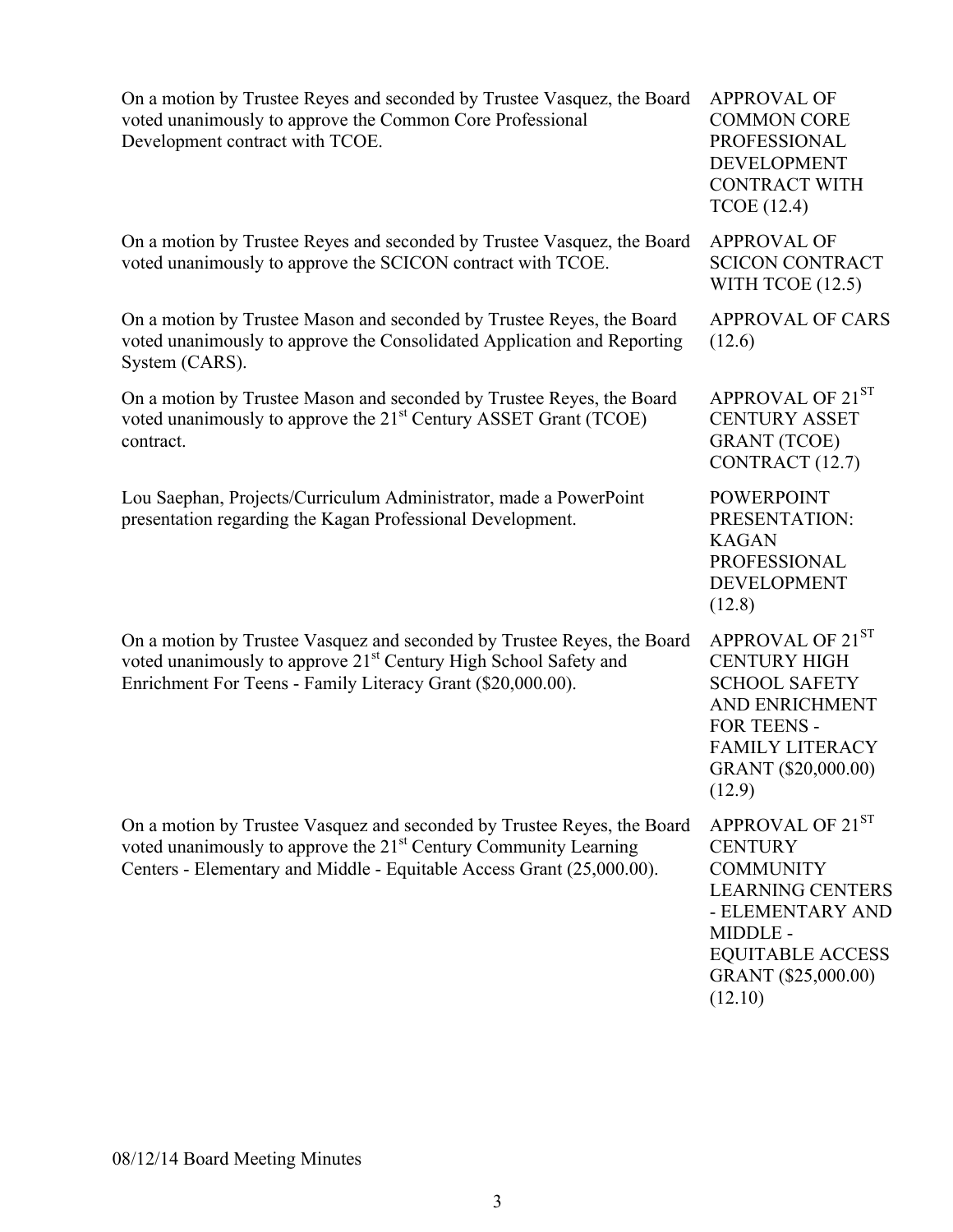| On a motion by Trustee Vasquez and seconded by Trustee Reyes, the Board<br>voted unanimously to approve the 21 <sup>st</sup> Century Community Learning<br>Centers - Elementary and Middle - Family Literacy Grant (\$20,000.00), | APPROVAL OF 21ST<br><b>CENTURY</b><br><b>COMMUNITY</b><br><b>LEARNING CENTERS</b><br>- ELEMENTARY AND<br><b>MIDDLE - FAMILY</b><br><b>LITERACY GRANT</b><br>$(\$20,000.00)$ . $(12.11)$ |
|-----------------------------------------------------------------------------------------------------------------------------------------------------------------------------------------------------------------------------------|-----------------------------------------------------------------------------------------------------------------------------------------------------------------------------------------|
| On a motion by Trustee Vasquez and seconded by Trustee Reyes, the Board<br>voted unanimously to approve the After School Education and Safety<br>Program Grant (\$423,089.04).                                                    | <b>APPROVAL OF</b><br><b>AFTER SCHOOL</b><br><b>EDUCATION AND</b><br><b>SAFETY PROGRAM</b><br>GRANT (\$423,089.04)<br>(12.12)                                                           |
| On a motion by Trustee Vasquez and seconded by Trustee Reyes, the Board<br>voted unanimously to approve the 21 <sup>st</sup> Century Learning Centers -<br>Elementary and Middle - Core Grant (\$250,000.00).                     | APPROVAL OF 21ST<br><b>CENTURY</b><br><b>LEARNING CENTERS</b><br>- ELEMENTARY AND<br><b>MIDDLE - CORE</b><br>GRANT (\$250,000.00)<br>(12.13)                                            |
| On a motion by Trustee Vasquez and seconded by Trustee Mason, the<br>Board voted unanimously to approve the ASES Grant Contract with<br>ProYouth HEART.                                                                           | <b>APPROVAL OF ASES</b><br><b>GRANT CONTRACT</b><br>WITH PROYOUTH<br><b>HEART</b> (12.14)                                                                                               |
| On a motion by Trustee Mason and seconded by Trustee Reyes, the Board<br>voted unanimously to approve the Single Plan for Student Achievement<br>$(SPSA)$ .                                                                       | <b>APPROVAL OF</b><br><b>SINGLE PLAN FOR</b><br><b>STUDENT</b><br><b>ACHIEVEMENT</b><br>(12.15)                                                                                         |
| On a motion by Trustee Mason and seconded by Trustee Reyes, the Board<br>voted unanimously to approve the personnel items as per the Board<br>transmittal form.                                                                   | <b>APPROVAL OF</b><br>PERSONNEL ITEMS<br>(13.1)                                                                                                                                         |
| The Board acknowledged the initial proposal from FUSD to CSEA.                                                                                                                                                                    | <b>ACKNOWLEDGMENT</b><br>OF FUSD PROPOSAL<br>TO CSEA (13.2)                                                                                                                             |
| Item 14.1 died due to lack of interest: CSBA Call for Nominations for<br>Directors-at-Large, Asian Pacific Islander and Hispanic.                                                                                                 | <b>ITEM 14.1 DIED TO</b><br><b>LACK ON INTEREST</b>                                                                                                                                     |
| On a motion by Trustee Vasquez and seconded by Trustee Reyes, the Board<br>voted unanimously to approve the CSBA Conference on December 14-16,<br>2014 in San Francisco, CA.                                                      | <b>APPROVAL OF CSBA</b><br><b>CONFERENCE</b> (14.2)                                                                                                                                     |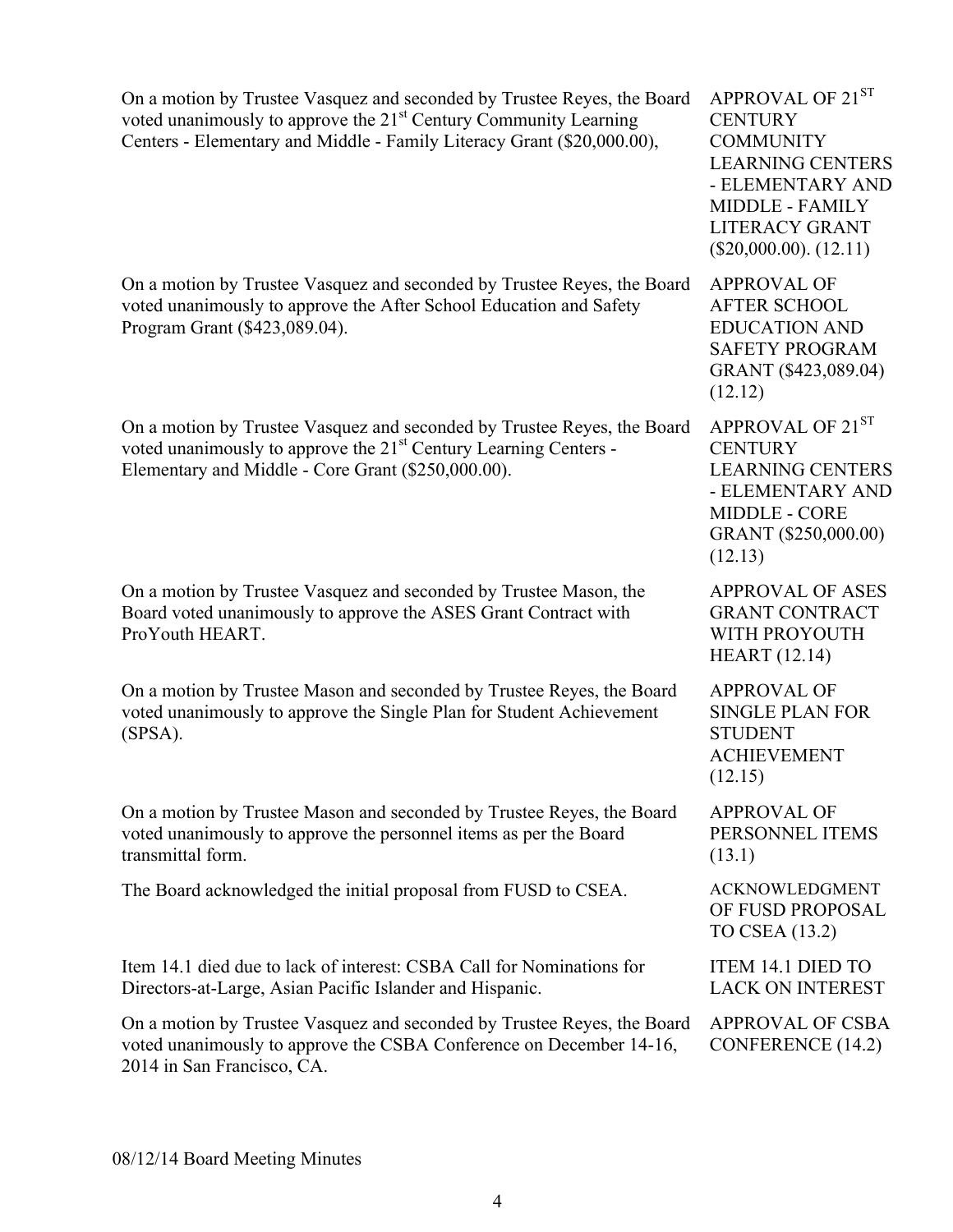Consideration was given to items that the Governing Board wished to have placed on the agenda for the next meeting. Trustee Lopez requested the Board allow communication with the City of Farmersville to inquire if they would be willing to pay for some of the fees that are required fees for the District. Trustee Lopez also requested an update on the Chess Club.

On a motion by Trustee Vasquez seconded by Trustee Reyes, the Board voted unanimously to approve the agreement with Tulare County Child Care Program for Provision of Food Services.

On a motion by Trustee Reyes and seconded by Trustee Vasquez, the Board voted unanimously to adopt Resolution #04-08-12-14 for 2014-2016 JPA Agreement for Legal Services from Tulare County Counsel's Office.

0n a motion by Trustee Vasquez and seconded by Trustee Mason, the Board voted unanimously to approve the agreement for Youth Services Officer between Farmersville Unified School District and City of Farmersville.

On a motion by Trustee Vasquez and seconded by Trustee Mason, the Board voted unanimously to approve the agreement with Tulare County Superintendent of Schools for County Operated Special Day Classes.

On a motion by Trustee Vasquez and seconded by Trustee Mason, the Board voted unanimously to approve the agreement with Tulare County Superintendent of Schools for County Operated Community Day Classes.

On a motion by Trustee Vasquez and seconded by Trustee Reyes, the Board voted unanimously to approve the agreement for special services with Atkinson, Andelson, Loya, Ruud & Romo.

On a motion by Trustee Reyes and seconded by Trustee Mason, the Board voted unanimously to approve the contract with Rick Gildez as E-Rate Consultant.

Future regular board meetings will be held on August 26, 2014 and September 9, 2014.

The Board adjourned to closed session at 7:46 p.m. to discuss: Government Code §54957 Personnel Selection: Review of Superintendent Applications; and Public Employee: Discipline/Dismissal/Release (Gov. Code §54957). (20.0)

The Board returned to open session at 8:46 p.m. OPEN SESSION

CONSIDERATION OF ITEMS FOR NEXT MEETING (14.3)

APPROVAL OF AGREEMENT WITH TULARE COUNTY CHILD CARE PROGRAM (15.1)

ADOPTION OF RESOLUTION #04-08-12-14 (15.2)

APPROVAL OF AGREEMENT FOR YOUTH SERVICES OFFICER (15.3)

APPROVAL OF AGREEMENT FOR COUNTY OPERATED SPECIAL DAY CLASSES (15.4)

APPROVAL OF AGREEMENT FOR COUNTY OPERATED COMMUNITY DAY CLASSES (15.5)

APPROVAL OF AGREEMENT WITH ATKINSON, ANDELSON, LOYA, RUUD & ROMO (15.6)

APPROVAL OF CONTRACT WITH RICK GILDEZ (16.1)

FUTURE MEETING DATES (17.1)

CLOSED SESSION